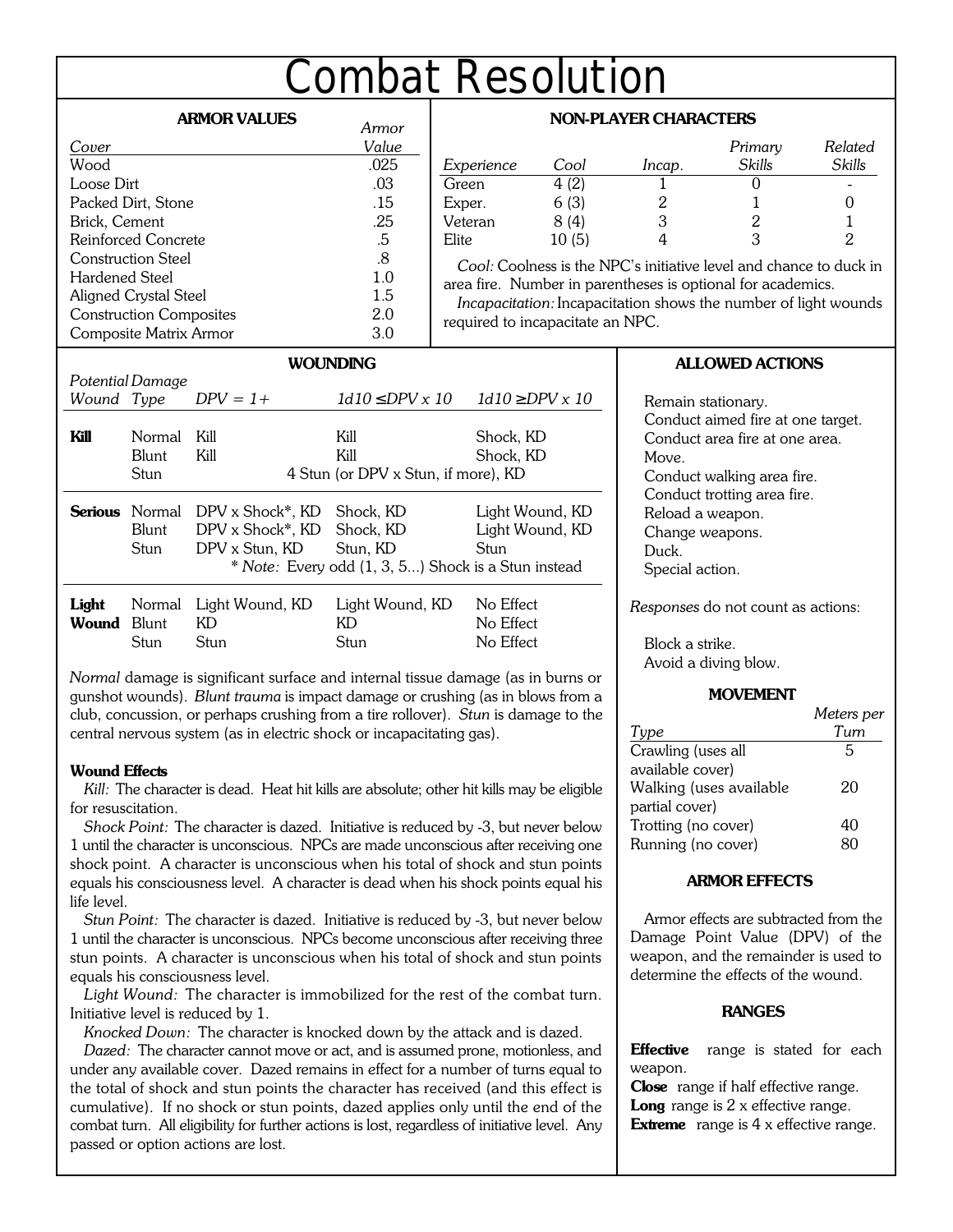# **Combat Resolution**

# COMBAT TASKS

**Task:** To hit a target with aimed fire at close range: Routine. Marksmanship. Absolute (1 action). *Referee:* Difficulty increases with each increase in range, but decreases one level if target is stationary in the open. Failure at this task does not require the character to roll on the Failure Type table, and a roll of 1 is not a fumble, but simply an automatic miss.

**Task:** To hit a target with indirect fire: Difficult. Lower of Forward Observer or Marksmanship. Absolute (1 action). *Referee:* In this case, appropriate weapon skill refers to the firer's skill.

**Task:** To hit a target using laser designation: Easy. Lower of Forward Observer or Marksmanship. Absolute (1 action).

**Task:** To strike: Routine. Melee and melee skill modifiers. Absolute (1 action). *Referee:* Using a short range weapon against opponent with long range weapon makes the attack difficult. Surprise attacks (unexpected attacks from behind) are automatically successful.

**Task:** To block a strike: Difficult. Melee and melee skill modifiers. Instant. *Referee:* A successful block blocks a wouldbe successful strike, and the strike misses. **Task:** To avoid a diving blow: Routine.

Dexterity. Instant. **Task:** To grapple: Routine. Melee. Absolute (1 action).

**Task:** To escape: Routine. Melee. Absolute (1 action).

**Task:** To drive at double speed: Routine. Vehicle. Absolute (1 action).

**Task:** To drive evasively: Routine. Vehicle. Absolute (1 action).

**Task:** To avoid a crash: Difficult. Vehicle. Instant.

**Task:** To emplace an explosive charge (uncertain): Easy. Demolitions. 1 minute. *Referee:* If both rolls fail, the charge detonates immediately. If the average is failure, the charge fails to detonate when triggered.

2300 AD Director's Screen ©1991, 1994 by Patrick M. Murphy

| VEHICLE DAMAGE                     |  |  |
|------------------------------------|--|--|
| (Roll $1d10 + 1$ for each $5$ DPV) |  |  |

| 1d10         | Result         |
|--------------|----------------|
| 1            | No Effect      |
| $\mathbf{2}$ | No Effect      |
| 3            | Crew           |
| 4            | 2 Crew         |
| 5            | Armament       |
| 6            | Mobility       |
| 7            | Armament       |
| 8            | Mobility       |
| 9            | Catastrophic   |
| 10           | Mobility       |
| 11           | Catastrophic   |
| 12           | Armament       |
| 13           | Catastrophic   |
| - 1          | <b>AF</b> 1 .1 |

14 Mobility

15+ Catastrophic

*Effects:* Crew Hit = One crewmember receives 1 hit by DPV of weapon. 2 Crew = Two crewmembers hit. Armament = One weapon destroyed. Mobility = Vehicle stopped and one crew hit. Catastrophe = Vehicle destroyed and crew killed.



Potential Kill

- Potential Serious Wound
- Potential Light Wound

# WOUND RULES

Roll once on the target hits diagram for location, then roll a second time for wound severity, applying the following modifiers:

> *Head (1):* -4 *Chest (2):* -2 *Abdomen (3-4):* -1 *Upper Leg (5-6):* +0 *Lower Leg (7-8):* +1 *Arm (9-10):* +1

# DEVIATION

If a weapon which fires an exploding round (from a thrown hand grenade to artillery) misses its target, it deviates. Throw 1d10 for the distance of the deviation.

Multiply the deviation distance by distance for the type of weapon used to determine the actual deviation distance.

Use the scatter diagram to determine the diection of deviation. Using direction and distance, determine the location where the rounds impact after deviation.

|                        | Deviation       |
|------------------------|-----------------|
| Weapon Type            | Mult.           |
| Direct Fire            | 1 <sub>m</sub>  |
| Indirect Fire Grenades | 5 m             |
| Indirect Fire Mortars  | 10 <sub>m</sub> |
| Indirect Fire Missiles | 10 <sub>m</sub> |
| Indirect Fire Rockets  | 20m             |

If an indirect fire weapon is shooting at more than half its indirect fire range, double the multiplier.

# MISSILE PROCEDURE

Roll 1d10 under (homing value of missile - evasive value of target) to hit; a 10 is always a miss. Damage is always as a tamped explosion.

# TARGET HITS:

Throw 1d10 for potential wound and hit location.

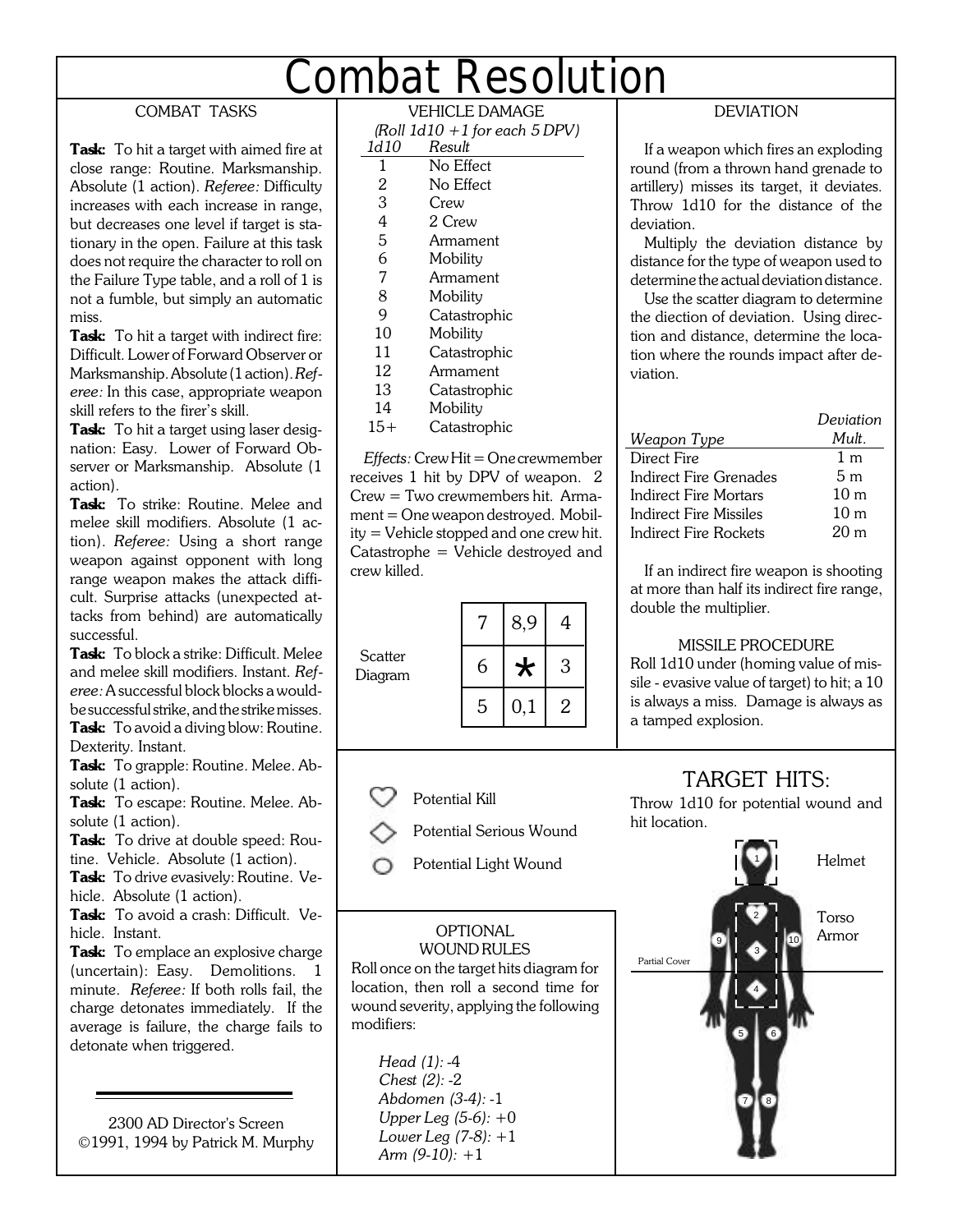# **Task Resolution**

| Task: To accomplish a task: Routine. Skills and characteristics. Time.<br>Task Signal. |  |  |  |
|----------------------------------------------------------------------------------------|--|--|--|
| Task Statement.                                                                        |  |  |  |
| Difficulty Level.                                                                      |  |  |  |
| Add to die roll. $-$                                                                   |  |  |  |
| Die modifiers.                                                                         |  |  |  |
| Subtract from die roll.                                                                |  |  |  |
| Time interval.                                                                         |  |  |  |

### **TASK DIFFICULTY (1D10/2D6)**

| Difficulty | Roll Needed |
|------------|-------------|
| Simple     | $2 + 3 +$   |
| Routine    | $6+7+$      |
| Difficult  | $10+/11+$   |
| Formidable | $14+/15+$   |
| Impossible | $18 + 19 +$ |
|            |             |

#### **FAILURE (2D6 OR 3D6)**

| Throw  | Failure Type               |
|--------|----------------------------|
| $2-6$  | Retry                      |
| $7-10$ | <b>Check Determination</b> |
| 11-14  | Mishap (2D6)               |
| $15+$  | Serious Mishap (3D6)       |

#### **MISHAPS**

| Throw  | Consequences        |
|--------|---------------------|
| $2-6$  | Superficial Damage  |
| $7-10$ | Minor Mishap        |
| 11-14  | Major Mishap        |
| $15+$  | <b>Total Mishap</b> |

### **DETERMINATION**

Characters must check determination in order to retry some tasks.

**Task.** To stay determined after failure of a task: Difficult. Determination. Instant. *Referee:* If this task is successful, the character may retry immediately without penalty. If unsuccessful, the character may retry immediately at one increase in difficulty, or retry with no penalty after waiting 10 times the actual duration of the failed task.

# **COMPETITION TASKS**

Task: To win a competitive activity: Routine. Appropriate attribute and/or skill modifiers minus opponent's appropriate attribute and/or skill modifiers. Time interval.

# **DAMAGE AND REPAIR**

| Damage Level | Operable? | Repair Task (Shop) | Repair Cost       |
|--------------|-----------|--------------------|-------------------|
| Superficial  | Yes       | Simple             | 1D10 x 1%         |
| Minor        | No        | Routine            | $1D10 \times 5\%$ |
| Major        | No        | Difficult          | 1D10 x 10%        |
| Destroyed    | No        | Formidable         | 1D10 x 20%        |

### **TASK TYPES**

**Standard:** Any task which states the standard task components: statement, difficulty, assets, and time.

**Hasty:** Any task declared hasty by the player or referee; difficulty is increased by one level, and time required is reduced by double the asset modifiers.

**Hazardous:** Any task declared hazardous by the referee or the rules; hazardous tasks use 3D6 on the failure table.

**Unskilled:** Any task *not requiring* a specific skill for accomplishment. If a skill is stated and the character has it, it may be used, but there is no penalty for lack of the skill.

**Uncertain:** A task whose results are uncertain to the characters.

# **CHARACTERISTICS**

Crucial characteristics are *divided by 4* (fractions are dropped, producing a range from 0 to 5) and are a positive DM called an *asset modifier*.

### **TIME**

Time shown is *one-tenth* the average time required to complete the task.

**Standard.** The throw for time is 3D6, with asset modifiers subtracted; minimum result is 3.

**Instant.** If a task is labled "instant," it takes no time. Split second decisions and many reactions are instant.

**Absolute.** If a task is labled "absolute," it takes the time specified. Many combat actions are absolute and use one action within the combat structure.

### **FUMBLE**

A natural roll of 1 when resolving a task automatically produces a fumble and the task fails, regardless of the asset modifiers on the task. The referee may decide that such a fumble is a minor inconvenience or a major roadblock.

### **UNCERTAIN TASKS**

When an uncertain task is attempted, both the referee and the player roll for success (the referee rolls secretly).

If the average of the rolls is equal to or greater than the difficulty level. the attempt succeeds.

If the average of the rolls is less than the task difficulty, the task fails.

Only if the player rolls a natural 1 does the task fumble.

The referee should give the player information based on the average of the rolls but should not directly tell the player if the task was a success or a failure.

### **SPECIAL CASES**

A task may have special instructions which further detail how the task is to be performed. A note to the referee below the task may state repeatability, consequences, substitute skills or attributes, or other information.

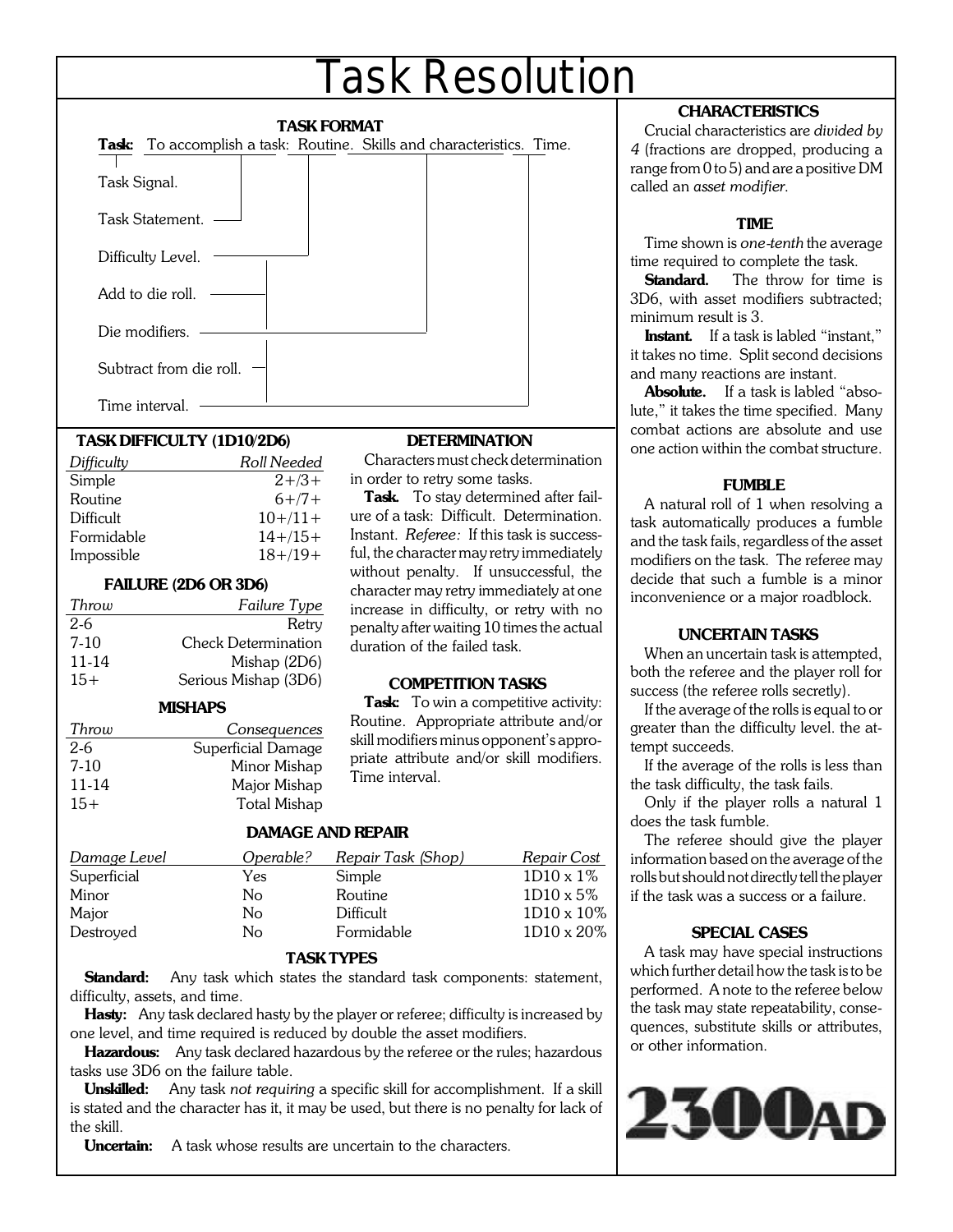| Travel                                      |                   |                      |                 |                 |                          |                          |                          |                   |                          |                   |  |  |  |
|---------------------------------------------|-------------------|----------------------|-----------------|-----------------|--------------------------|--------------------------|--------------------------|-------------------|--------------------------|-------------------|--|--|--|
| <b>TYPICAL TRAVEL TIMES (per 100km hex)</b> |                   |                      |                 |                 |                          |                          |                          |                   |                          |                   |  |  |  |
| Terrain Type                                | Foot <sup>7</sup> | Horse <sup>1,7</sup> | Hover           | Wheel           | Tracked                  | $Aircraft^{10}$          | LTA <sup>9</sup>         | Ship <sup>9</sup> | Hydrofoil <sup>9</sup>   | Boat <sup>9</sup> |  |  |  |
| Flat                                        | 2d                | 1 <sub>d</sub>       | 30 <sub>m</sub> | 1 <sub>h</sub>  | 2h                       | 10 <sub>m</sub>          | 4h                       |                   | 10 <sub>m</sub>          | 10 <sub>m</sub>   |  |  |  |
| Hilly                                       | 2d                | 1 <sub>d</sub>       | 1 <sub>h</sub>  | 2h              | 3h                       |                          |                          |                   |                          |                   |  |  |  |
| <b>Broken</b>                               | 3d                | 2d                   | 3h              | 5h              | 6h                       |                          |                          |                   |                          |                   |  |  |  |
| Mountain                                    | 5d                | 4d                   | no              | no              | no                       |                          |                          |                   |                          |                   |  |  |  |
| Savannah                                    | 2d                | 1 <sub>d</sub>       | 1h              | 5h              | 6h                       |                          |                          |                   |                          |                   |  |  |  |
| Woods                                       | 2d                | 1 <sub>d</sub>       | 8h              | 6h              | 8h                       |                          | $\overline{\phantom{0}}$ |                   | -                        |                   |  |  |  |
| Forest                                      | 3d                | 2d                   | no              | 10 <sub>h</sub> | 12h                      |                          |                          |                   |                          |                   |  |  |  |
| Swamp                                       | 2d                | 1 <sub>d</sub>       | 3h              | no              | 6h                       |                          |                          |                   |                          |                   |  |  |  |
| Desert                                      | 2d                | 1 <sub>d</sub>       | 30 <sub>m</sub> | 2h              | 2h                       |                          |                          |                   |                          |                   |  |  |  |
| Volcano                                     | $+12h$            | $+12h$               | $+2h$           | $+2h$           | $+2h$                    |                          |                          |                   |                          |                   |  |  |  |
| Craters                                     | 4d                | 3d                   | 1 <sub>h</sub>  | 2h              | 4h                       |                          |                          |                   |                          |                   |  |  |  |
| River <sup>3</sup>                          | $+12h$            | $+12h$               | 1h <sup>2</sup> | $+1d$           | $+12h$                   |                          |                          |                   | 80 <sup>m²</sup>         | 10h <sup>4</sup>  |  |  |  |
| Lake                                        | no                | no                   | 30 <sub>m</sub> | no              | no                       |                          |                          | 4h                | 1 <sub>h</sub>           | 8h                |  |  |  |
| Glacier                                     | 3d                | 2d                   | 3h              | no              | 8h                       |                          |                          |                   |                          |                   |  |  |  |
| City, Town <sup>5</sup>                     | $+12h$            | $+12h$               | $+12h$          | $+12h$          | $+12h$                   | $+6h$                    | $+6h$                    | $+6h$             | $+6h$                    | $+6h$             |  |  |  |
| Cropland <sup>6</sup>                       | $+12h$            | $+12h$               | $+12h$          | $+12h$          | $+12h$                   |                          |                          |                   | ۰                        |                   |  |  |  |
| Road Grid                                   | 2d                | $-12h^8$             | 2h              | 2h              | 2h                       |                          |                          |                   |                          |                   |  |  |  |
| Highway                                     | 2d                | $-12h^8$             | 12h             | 1 <sub>h</sub>  | 2 <sub>h</sub>           | $\overline{\phantom{0}}$ | $\overline{\phantom{a}}$ |                   | $\overline{\phantom{a}}$ |                   |  |  |  |
| Calm Seas                                   |                   |                      |                 |                 | $\overline{\phantom{0}}$ |                          |                          | 4h                | 1h                       | 8h                |  |  |  |
| <b>High Seas</b>                            |                   |                      |                 |                 |                          |                          |                          | 5h                | 1 <sub>h</sub>           |                   |  |  |  |
| <b>Coastal Waters</b>                       |                   |                      |                 |                 |                          |                          |                          | 6h                | 1 <sub>h</sub>           | 8h                |  |  |  |

1. Horse or similar riding animal. 2. Time following river route. 3. Time to cross river (building rafts, etc.) 4. Time downstream, double time to go upstream. 5. Assumes passing through settlement, stopping for lunch, etc. 6. Assumes skirting crop fields. 7. Assumes 12 hours travel and 12 hours rest per day. 8. Decrease in usual time to traverse hex when using a highway. 9. Weather may increase time spent by up to one day. 10. Supersonic aircraft travel at twice this rate; hypersonic and scramjets at four times this rate. **Note:** Use the following special travel times per 100km hex: Railroad 1h, Airfilm 10m, Maglev 10m.

| <b>MAXIMUM SPEEDS</b> |           |                 | TRAVEL TIME - INTERFACE                                                        |                |             |                |                 |  |  |  |
|-----------------------|-----------|-----------------|--------------------------------------------------------------------------------|----------------|-------------|----------------|-----------------|--|--|--|
|                       | Max Speed |                 | <b>Going Into Orbit</b>                                                        |                |             |                |                 |  |  |  |
| Vehicle Type          | kph       | per hex         | Craft                                                                          | Preparation    | Travel Time | Cleanup        | Tum Around      |  |  |  |
| Foot, walking         | 5         | 40h             | Rocket                                                                         | 1d             | 1h          | 2h             | 6h              |  |  |  |
| Horse                 | 10        | 20 <sub>h</sub> | Rocket Plane                                                                   | 6h             | 1h          | 1 <sub>h</sub> | immediate       |  |  |  |
| Hovercraft            | 200       | 30 <sub>m</sub> | Scramjet                                                                       | 3h             | 2h          | 1h             | immediate       |  |  |  |
| Conventional          | 200       | 30 <sub>m</sub> | Catapult                                                                       | 1h             | 2h          | none           | as lifting body |  |  |  |
| Train                 |           |                 | <b>Beanstalk</b>                                                               | NA             | 5d          | NA             | immediate       |  |  |  |
| Airfilm               | 600       | 10 <sub>m</sub> |                                                                                |                |             |                |                 |  |  |  |
| Maglev                | 600       | 10 <sub>m</sub> | <b>Returning to Surface</b>                                                    |                |             |                |                 |  |  |  |
| Wheeled Car           | 150       | 40 <sub>m</sub> | Scramjet                                                                       | none           | 1h          | 2 <sub>h</sub> | 3h              |  |  |  |
| Tracked               | 80        | 75m             | Parachute                                                                      | 1h             | 2h          | 4h             | no              |  |  |  |
| Subsonic Air          | 900       | 6m              | Deadfall                                                                       | 1 <sub>h</sub> | 1h          | none           | no              |  |  |  |
| Supersonic Air        | 1800      | 3m              | Rocket                                                                         | none           | 1h          | 12h            | 1d              |  |  |  |
| Scramjet              | 4000      | 90s             | Lifting Body                                                                   | 1h             | 1h          | 2h             | no              |  |  |  |
| <b>LTA</b>            | 30        | 3h              | <b>Beanstalk</b>                                                               | NA             | 5d          | NA             | immediate       |  |  |  |
| Ship                  | 30        | 3h              | Preparation includes fueling, preflight checks, and boarding.                  |                |             |                |                 |  |  |  |
| Hydrofoil             | 150       | 40 <sub>m</sub> | Travel Time includes actual flight time and maneuvering to position in orbit.  |                |             |                |                 |  |  |  |
| Boat                  | 15        | 6h              | Cleanup includes postflight checks and equipment shutdown.                     |                |             |                |                 |  |  |  |
|                       |           |                 | Turn Around is the minimum time required for a vessel to leave its destination |                |             |                |                 |  |  |  |

**Note:** Walking and riding specify double travel time, assuming half the time is spent in rest/meals/sleep. Others assume constant driving and shifts of drivers.

Airfilm is common on garden worlds; maglev is common on vacuum worlds.

#### **INTERSTELLAR TRAVEL TIME**

and begin its return to its starting point.

Depending on mass and drive, between 0.15 and 9.5 ly per day. Speed Limit: 7.7 ly travel between stars; a stop in a gravity well is required for drive safety and performance. The stop requires 40 hours.

#### **INTERPLANETARY TRAVEL TIME**

Within a gravity well (where G is greater than 0.0001) stutterwarp operates at about 0.01 percent efficiency. Multiply interstellar speed by 0.645 for speed in au/day.